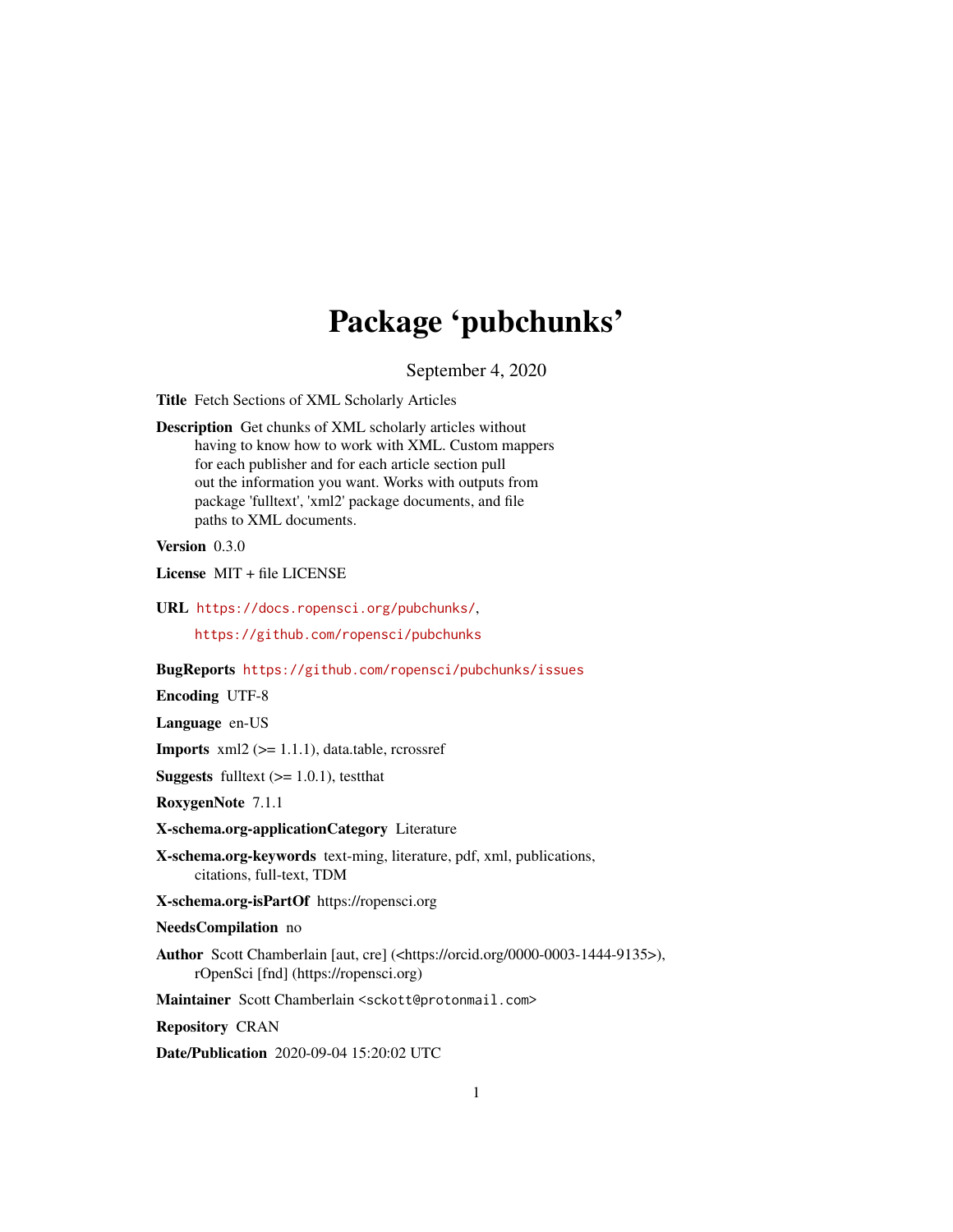## <span id="page-1-0"></span>R topics documented:

#### $\blacksquare$

pubchunks-package *Get chunks of XML articles*

## Description

Pass XML in various forms, and get out specific sections of articles. It makes not knowing what XPath/CSS selectors are totally fine.

## Author(s)

Scott Chamberlain

<span id="page-1-1"></span>pub\_chunks *Extract chunks of data from articles*

## Description

pub\_chunks makes it easy to extract sections of an article. You can extract just authors across all articles, or all references sections, or the complete text of each article. Then you can pass the output downstream for visualization and analysis.

## Usage

```
pub_chunks(x, sections = "all", provider = NULL)
```
#### Arguments

| X        | one of the following:                                                                                                                                                    |
|----------|--------------------------------------------------------------------------------------------------------------------------------------------------------------------------|
|          | • file path for an XML file                                                                                                                                              |
|          | • a character string of XML, a list (of file paths, or XML in a character string,<br>or xml_document objects)                                                            |
|          | • or an object of class fulltext:: ft_data, the output from a call to fulltext:: ft_get()                                                                                |
| sections | (character) What elements to get, can be one or more in a vector or list. See<br>pub_sections() for options. optional. Default is to get all sections. See De-<br>tails. |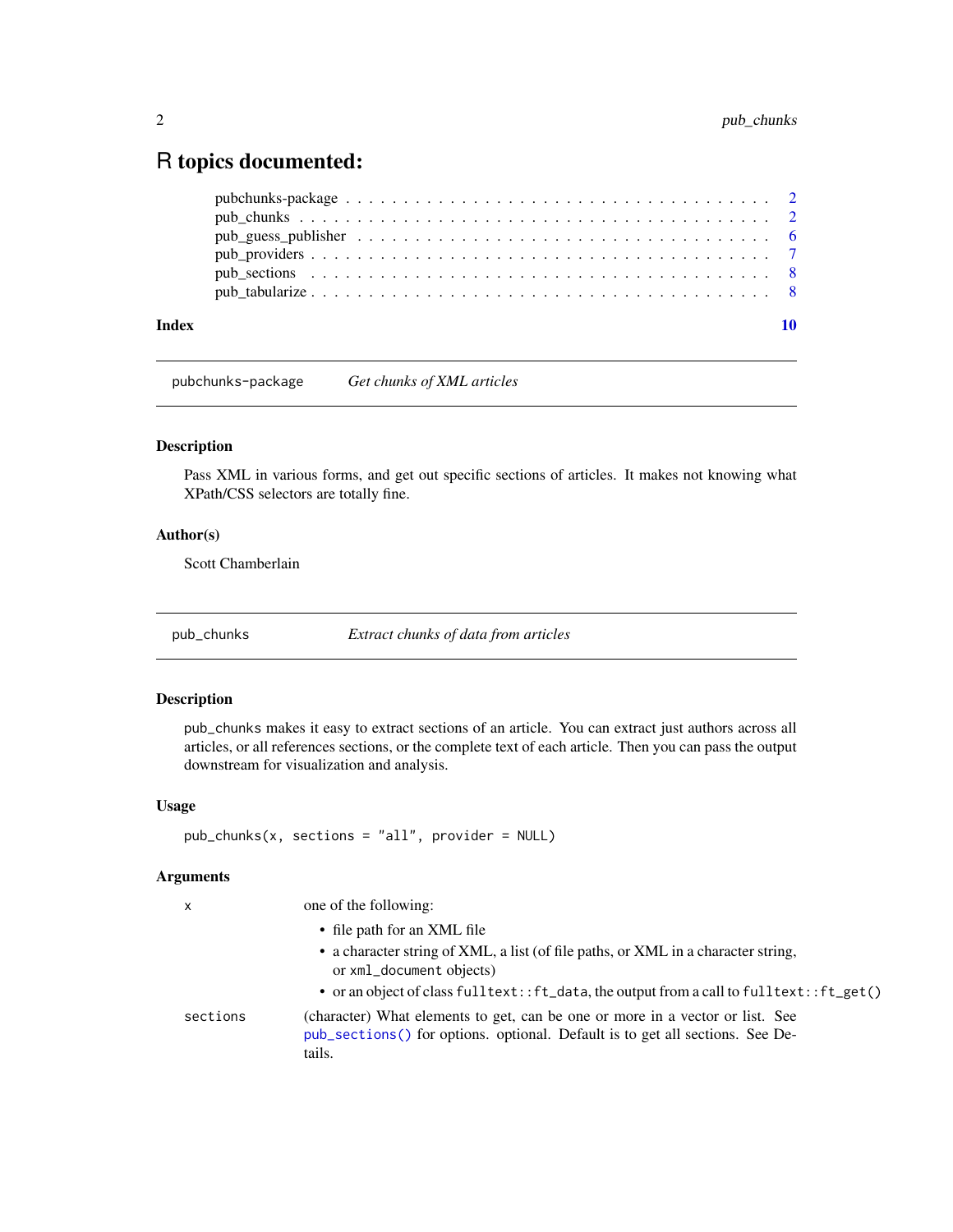<span id="page-2-0"></span>provider (character) a single publisher name. see [pub\\_providers\(\)](#page-6-1) for options. required. If you select the wrong provider for the XML you have you may or may not get what you need :). By default this is NULL and we use [pub\\_guess\\_publisher\(\)](#page-5-1) to guess the publisher; we may get it wrong. You can override our guessing by passing in a name.

#### Details

Options for the sections parameter:

- front Publisher, journal and article metadata elements
- body Body of the article
- back Back of the article, acknowledgments, author contributions, references
- title Article title
- doi Article DOI
- categories Publisher's categories, if any
- authors Authors
- aff Affiliation (includes author names)
- keywords Keywords
- abstract Article abstract
- executive\_summary Article executive summary
- refs References
- refs\_dois References DOIs if available
- publisher Publisher name
- journal meta Journal metadata
- article\_meta Article metadata
- acknowledgments Acknowledgments
- permissions Article permissions
- history Dates, recieved, published, accepted, etc.

#### Value

A list, named by the section selected. sections not found or not in accepted list return NULL or zero length list. A ".publisher" list element gets attached to each list output, even when no data is found. When fulltext::ft\_get output is passed in here, the list is named by the publisher, then within each publisher is a list of articles named by their identifiers (e.g. DOIs).

## Examples

```
# a file path to an XML file
x <- system.file("examples/elsevier_1.xml", package = "pubchunks")
pub_chunks(x, "title")
pub_chunks(x, "authors")
pub_chunks(x, "acknowledgments")
```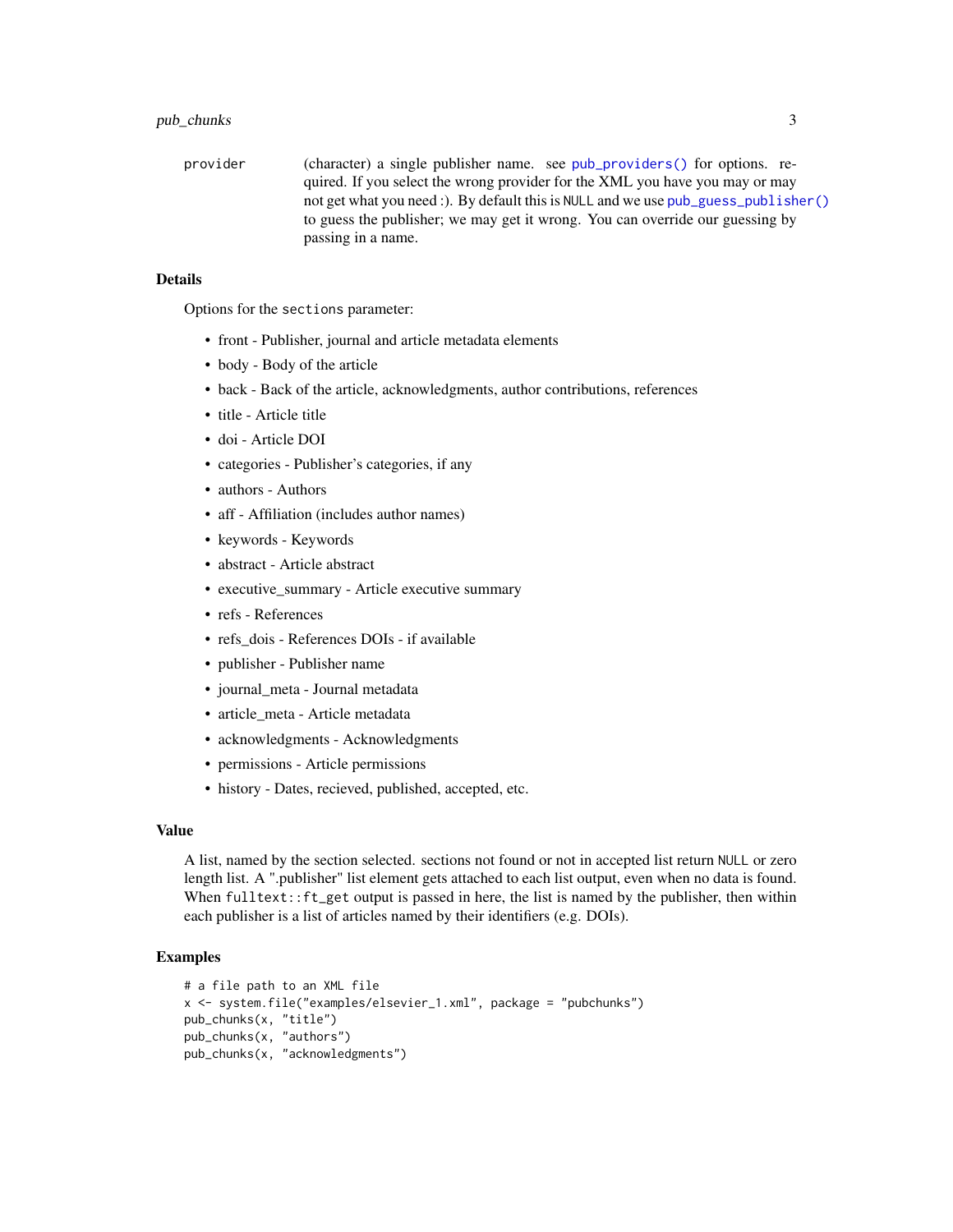```
pub_chunks(x, "refs")
pub_chunks(x, c("title", "refs"))
## Not run:
# works the same with the xml already in a string
xml <- paste0(readLines(x), collapse = "")
pub_chunks(xml, "title")
# also works if you've already read in the XML (with xml2 pkg)
xml <- paste0(readLines(x), collapse = "")
xml <- xml2::read_xml(xml)
pub_chunks(xml, "title")
# Hindawi
x <- system.file("examples/hindawi_1.xml", package = "pubchunks")
pub_chunks(x, "abstract")
pub_chunks(x, "authors")
pub_chunks(x, "aff")
pub_chunks(x, "title")
pub_chunks(x, "refs")$refs
pub_chunks(x, c("abstract", "title", "authors", "refs"))
# Pensoft
x <- system.file("examples/pensoft_1.xml", package = "pubchunks")
pub_chunks(x, "abstract")
pub_chunks(x, "aff")
pub_chunks(x, "title")
pub_chunks(x, "refs")$refs
pub_chunks(x, c("abstract", "title", "authors", "refs"))
# Peerj
x <- system.file("examples/peerj_1.xml", package = "pubchunks")
pub_chunks(x, "abstract")
pub_chunks(x, "authors")
pub_chunks(x, "aff")
pub_chunks(x, "title")
pub_chunks(x, "refs")$refs
pub_chunks(x, c("abstract", "title", "authors", "refs"))
# Frontiers
x <- system.file("examples/frontiers_1.xml", package = "pubchunks")
pub_chunks(x, "authors")
pub_chunks(x, "aff")
pub_chunks(x, "refs")$refs
pub_chunks(x, c("doi", "abstract", "title", "authors", "refs", "abstract"))
# eLife
x <- system.file("examples/elife_1.xml", package = "pubchunks")
pub_chunks(x, "authors")
pub_chunks(x, "aff")
pub_chunks(x, "refs")$refs
pub_chunks(x, c("doi", "title", "authors", "refs"))
```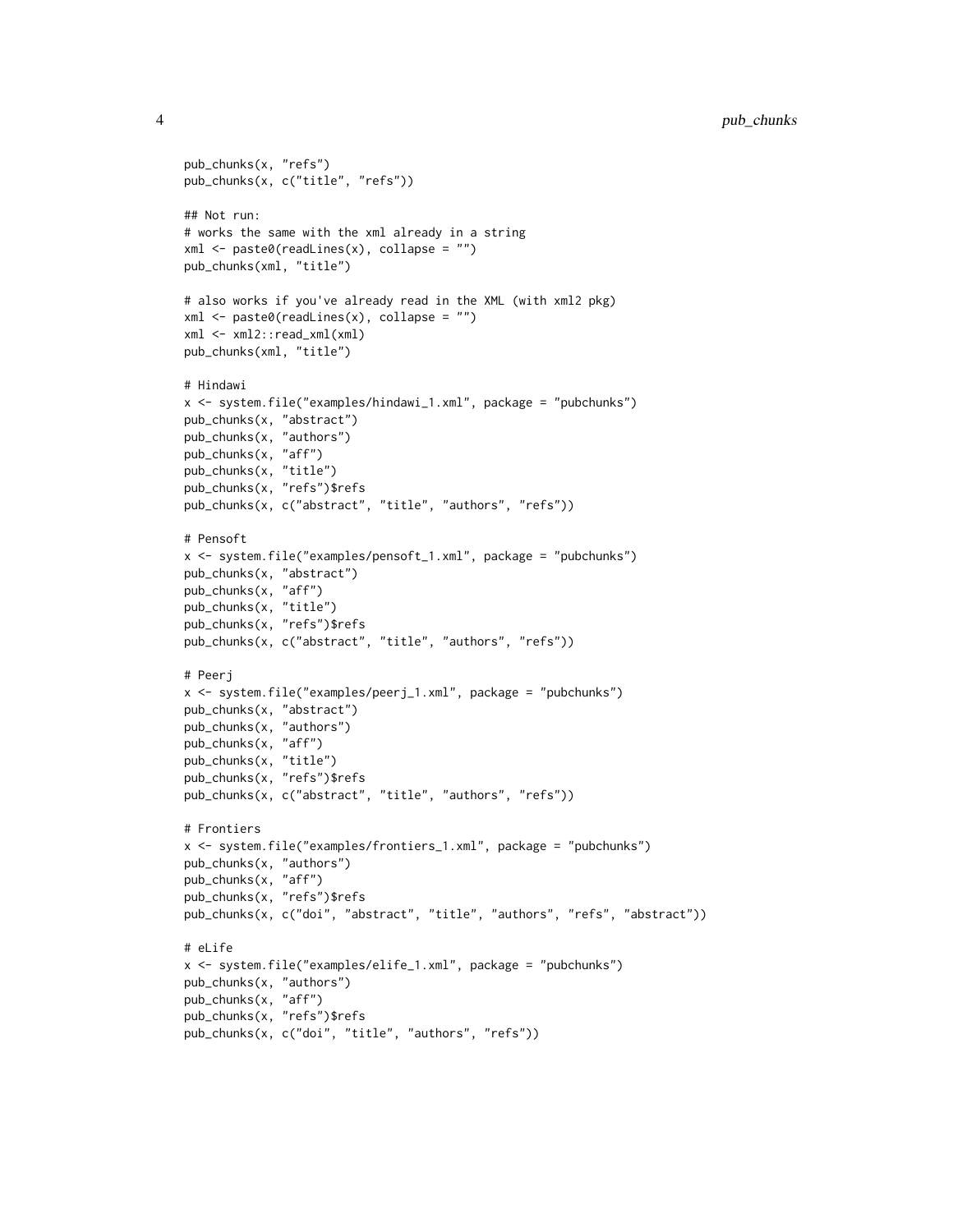## pub\_chunks 5

```
# f1000research
x <- system.file("examples/f1000research_3.xml", package = "pubchunks")
pub_chunks(x, "title")
pub_chunks(x, "aff")
pub_chunks(x, "refs")$refs
pub_chunks(x, c("doi", "title", "authors", "keywords", "refs"))
# Copernicus
x <- system.file("examples/copernicus_1.xml", package = "pubchunks")
pub_chunks(x, c("doi", "abstract", "title", "authors", "refs"))
pub_chunks(x, "aff")
pub_chunks(x, "refs")$refs
# MDPI
x <- system.file("examples/mdpi_1.xml", package = "pubchunks")
x <- system.file("examples/mdpi_2.xml", package = "pubchunks")
pub_chunks(x, "title")
pub_chunks(x, "aff")
pub_chunks(x, "refs")$refs
vv <- pub_chunks(x, c("doi", "title", "authors", "keywords", "refs",
  "abstract", "categories"))
vv$doi
vv$title
vv$authors
vv$keywords
vv$refs
vv$abstract
vv$categories
# Many inputs at once
x <- system.file("examples/frontiers_1.xml", package = "pubchunks")
y <- system.file("examples/elife_1.xml", package = "pubchunks")
z <- system.file("examples/f1000research_1.xml", package = "pubchunks")
pub_chunks(list(x, y, z), c("doi", "title", "authors", "refs"))
# non-XML files/content are xxx?
# pub_chunks('foo bar')
# Pubmed brief XML files (abstract only)
x <- system.file("examples/pubmed_brief_1.xml", package = "pubchunks")
pub_chunks(x, "title")
# Pubmed full XML files
x <- system.file("examples/pubmed_full_1.xml", package = "pubchunks")
pub_chunks(x, "title")
# using output of fulltext::ft_get()
if (requireNamespace("fulltext", quietly = TRUE)) {
  library("fulltext")
  # single
  x <- fulltext::ft_get('10.7554/eLife.03032')
  pub_chunks(fulltext::ft_collect(x), sections="authors")
```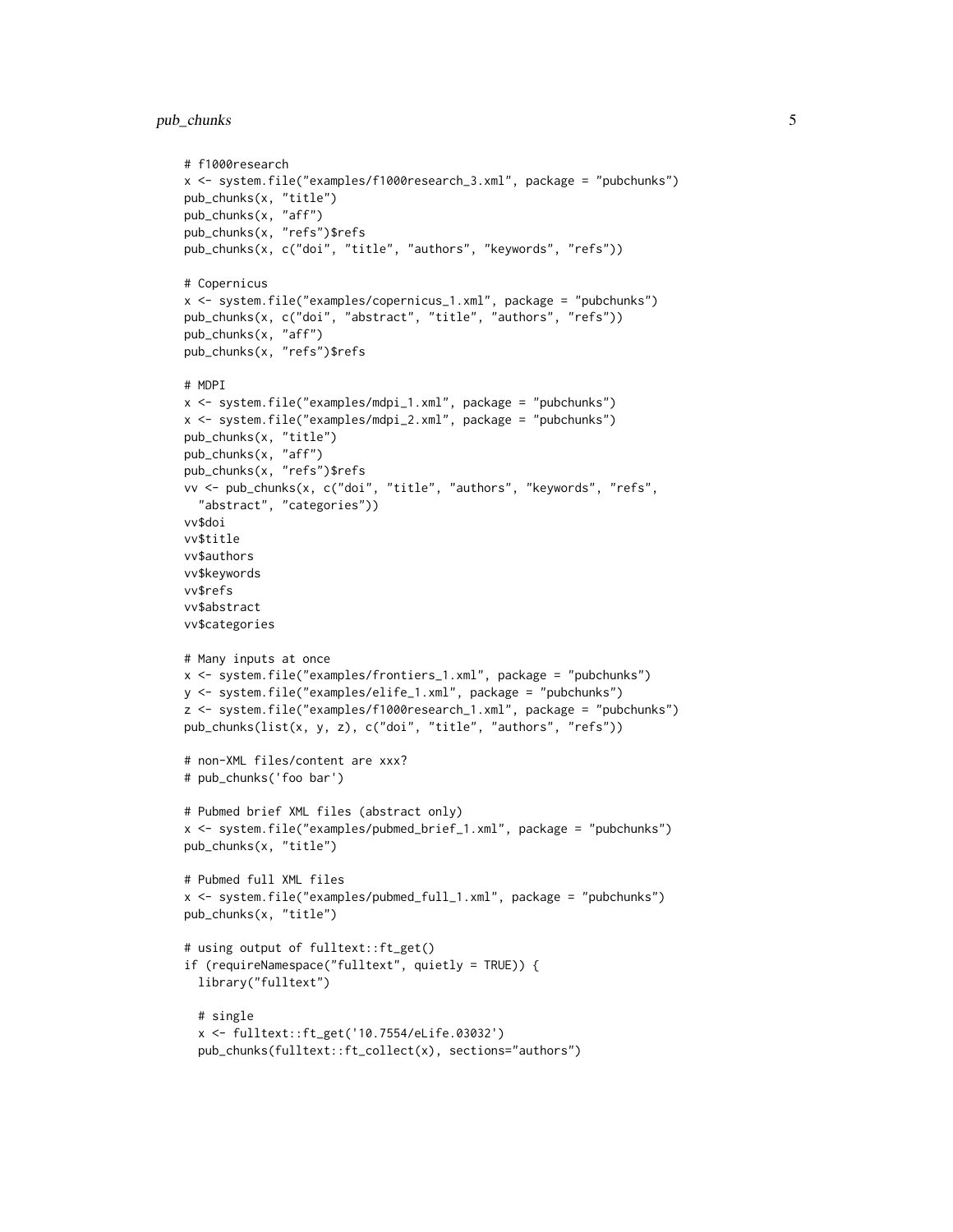```
# many
 dois <- c('10.1371/journal.pone.0086169', '10.1371/journal.pone.0155491',
    '10.7554/eLife.03032')
 x <- fulltext::ft_get(dois)
 pub_chunks(fulltext::ft_collect(x), sections="authors")
 # as.ft_data() function
 x <- ft_collect(as.ft_data())
 names(x)
 x$cached
 pub_chunks(x, "title")
 pub_chunks(x, "title") %>% pub_tabularize()
}
## End(Not run)
```
<span id="page-5-1"></span>pub\_guess\_publisher *Guess the publisher from an XML document*

#### Description

Guess the publisher from an XML document

#### Usage

```
pub_guess_publisher(x)
```
#### Arguments

x an XML file, a character string of XML, or a xml\_document object (as from xml2::read\_xml)

#### Value

a list, with two named character strings, one for full\_name and the other a short\_name

## Examples

```
## Not run:
(x <- system.file("examples/pensoft_1.xml", package = "pubchunks"))
pub_guess_publisher(x)
(x <- system.file("examples/copernicus_2.xml", package = "pubchunks"))
pub_guess_publisher(x)
(x <- system.file("examples/peerj_1.xml", package = "pubchunks"))
pub_guess_publisher(x)
(x <- system.file("examples/hindawi_1.xml", package = "pubchunks"))
```
<span id="page-5-0"></span>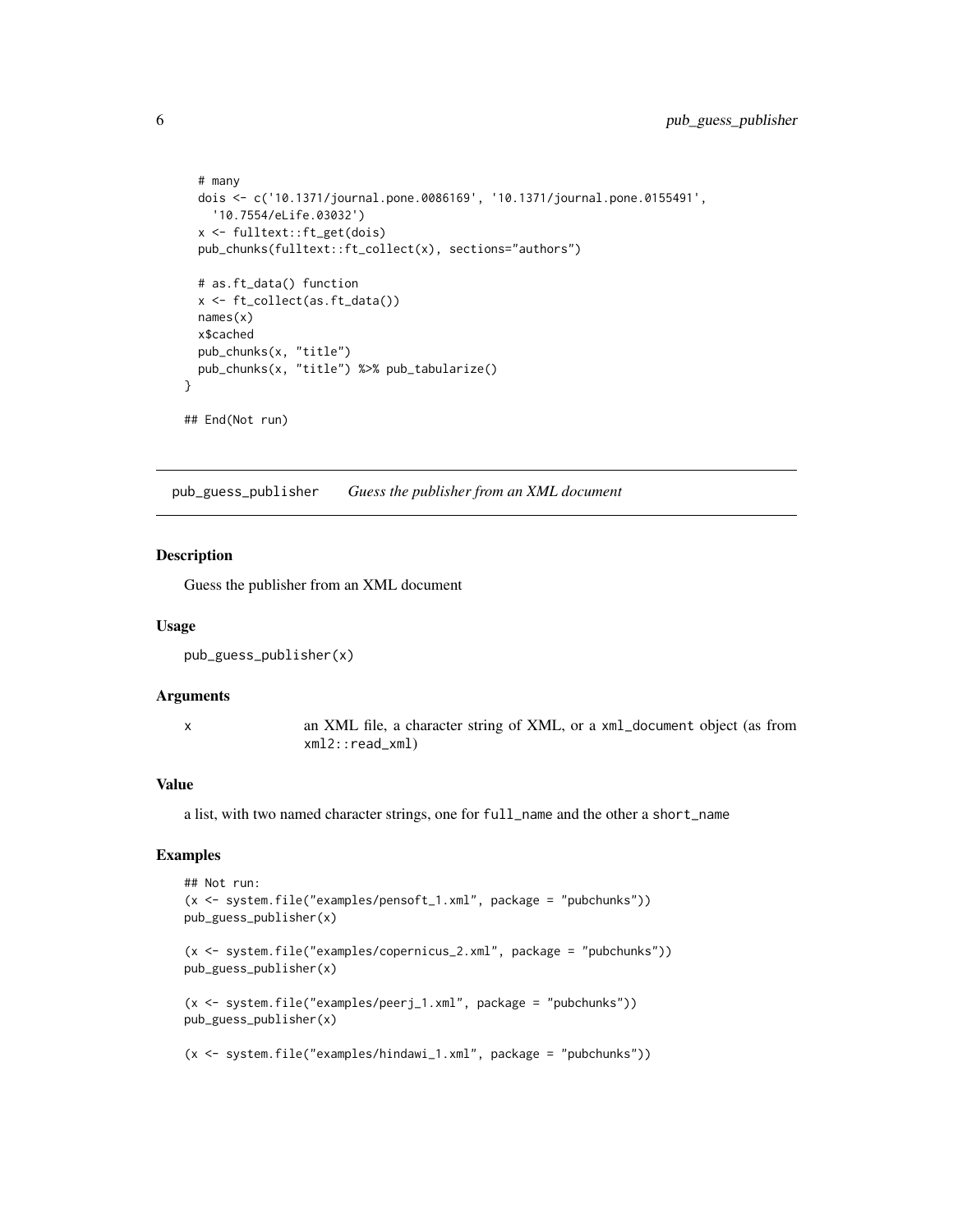## <span id="page-6-0"></span>pub\_providers 7

```
pub_guess_publisher(x)
(x <- system.file("examples/frontiers_1.xml", package = "pubchunks"))
pub_guess_publisher(x)
(x <- system.file("examples/elife_1.xml", package = "pubchunks"))
pub_guess_publisher(x)
(x <- system.file("examples/elsevier_1.xml", package = "pubchunks"))
pub_guess_publisher(x)
x <- system.file("examples/f1000research_1.xml", package = "pubchunks")
pub_guess_publisher(x)
x <- system.file("examples/plos_1.xml", package = "pubchunks")
pub_guess_publisher(x)
x <- system.file("examples/mdpi_1.xml", package = "pubchunks")
pub_guess_publisher(x)
x <- system.file("examples/pubmed_brief_1.xml", package = "pubchunks")
pub_guess_publisher(x)
x <- system.file("examples/pubmed_full_1.xml", package = "pubchunks")
pub_guess_publisher(x)
x <- system.file("examples/pubmed_full_2.xml", package = "pubchunks")
pub_guess_publisher(x)
x <- system.file("examples/pubmed_full_3.xml", package = "pubchunks")
pub_guess_publisher(x)
## End(Not run)
```
<span id="page-6-1"></span>pub\_providers *Providers*

#### Description

The possible providers to select from

#### Usage

```
pub_providers()
```
#### Value

character vector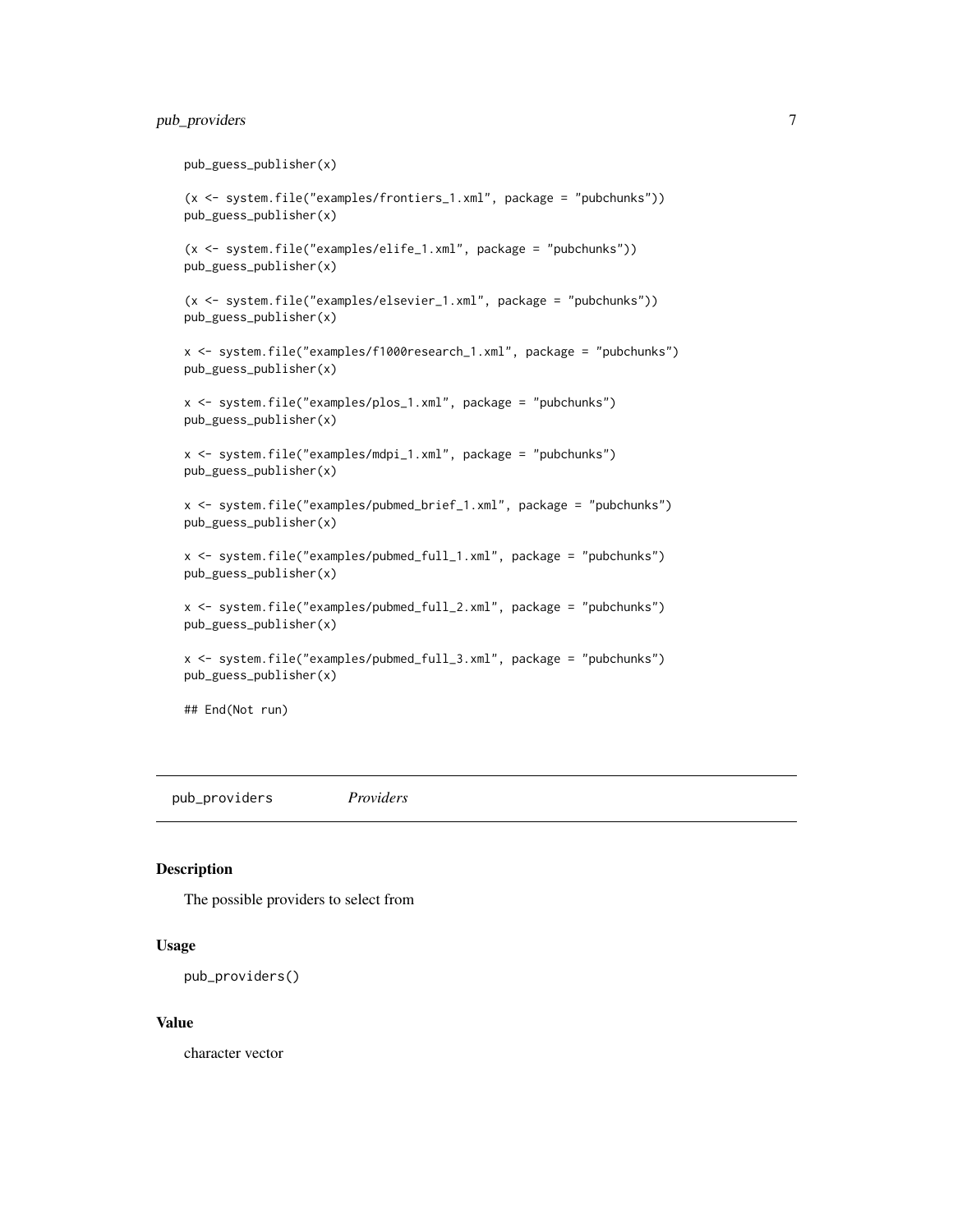## <span id="page-7-0"></span>Examples

pub\_providers()

<span id="page-7-1"></span>pub\_sections *Sections*

## Description

The possible sections of an XML article that are supported for retrieval

#### Usage

pub\_sections()

## Value

character vector

## Examples

pub\_sections()

pub\_tabularize *Tabularize chunks output*

## Description

Tabularize chunks output

#### Usage

```
pub_tabularize(x, bind = FALSE)
```
## Arguments

|      | the output of $pub_chunks()$                                                                            |
|------|---------------------------------------------------------------------------------------------------------|
| bind | (logical) whether to bind list of data.frames or not. ignored unless list input to<br>x. default: FALSE |

## Value

a data.frame or list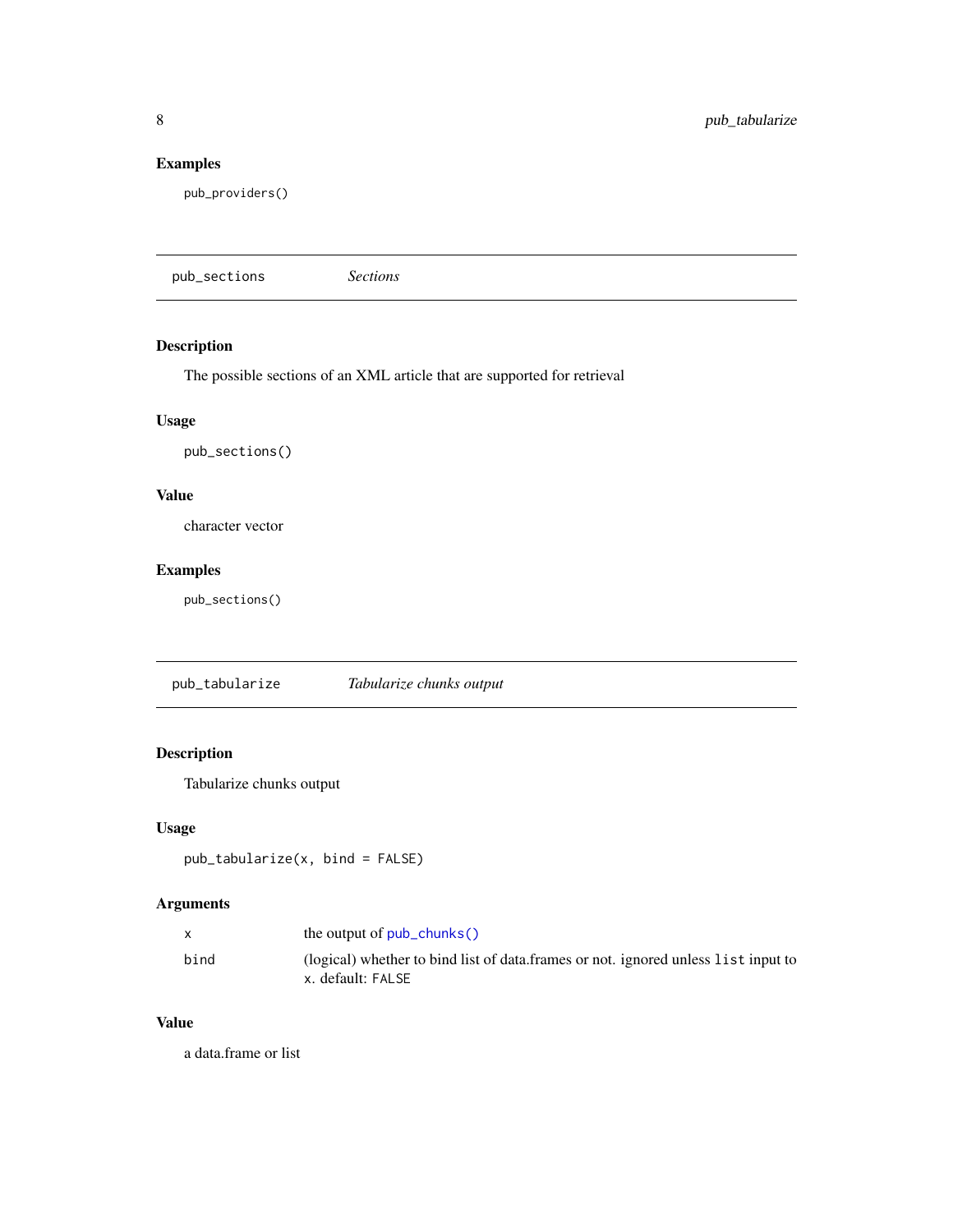## pub\_tabularize 9

#### Examples

```
## Not run:
# one at a time
## example 1, a file path
x <- system.file("examples/elife_1.xml", package = "pubchunks")
(res <- pub_chunks(x, c("doi", "title", "keywords")))
pub_tabularize(res)
## example 2, a file path
y <- system.file("examples/frontiers_1.xml", package = "pubchunks")
(res2 <- pub_chunks(y, c("doi", "title", "keywords")))
pub_tabularize(res2)
# > 1, a list of file paths
x <- system.file("examples/elife_1.xml", package = "pubchunks")
y <- system.file("examples/frontiers_1.xml", package = "pubchunks")
(res <- pub_chunks(list(x, y), c("doi", "title", "keywords")))
pub_tabularize(res)
pub_tabularize(res, bind = TRUE)
# using output of fulltext::ft_get()
if (requireNamespace("fulltext", quietly = TRUE)) {
  dois <- c('10.1371/journal.pone.0086169', '10.1371/journal.pone.0155491',
    '10.7554/eLife.03032')
  x <- fulltext::ft_get(dois)
  (tmp <- pub_chunks(fulltext::ft_collect(x), sections=c("doi","title")))
  pub_tabularize(tmp)
  pub_tabularize(tmp, bind = TRUE)
}
## End(Not run)
```